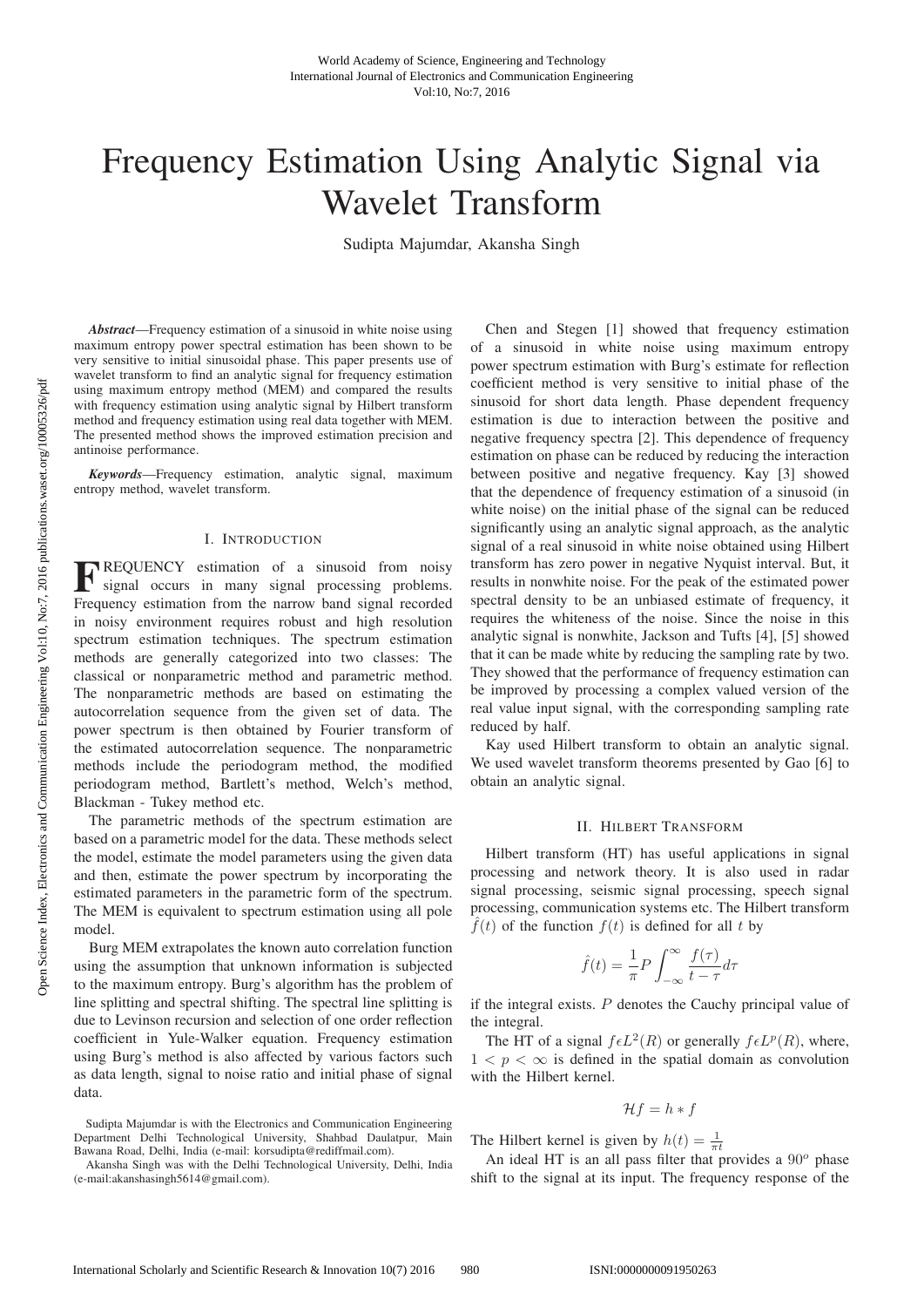ideal Hilbert transformer is defined as

$$
\mathcal{H}(w) = \begin{cases} j; & 0 < w \le \pi \\ -j; & -\pi < w < 0 \end{cases} \tag{1}
$$

The unit sample response of an ideal HT is

$$
h_d(n) = \begin{cases} \frac{2}{\pi} \frac{\sin^2(\pi n)}{n}; & n \neq 0\\ 0; & n = 0 \end{cases}
$$
 (2)

 $h_d(n)$  is infinite in duration and noncausal. The slow decay rate and the infinite length of the impulse of HT generates oscillatory behaviour known as Gibbs effect. This oscillatory behaviour of impulse response of HT reduces the estimation precision in digital implementation.

### III. ANALYTIC SIGNAL

Complex signal, whose imaginary part is the HT of its real part, is called the analytic signal. An analytic signal has one sided Fourier spectrum.

#### IV. WAVELET TRANSFORM

Wavelet is a time frequency transform. The wavelet transform (WT) employs a set of basis functions which are scaled version of single mother function. The continuous-time wavelet transform (CWT) of  $f(t)$  with respect to a wavelet  $\Psi(t)$  is defined as

$$
W(a,b) = \int_{-\infty}^{\infty} f(t) \frac{1}{\sqrt{|a|}} \Psi^* \left(\frac{t-b}{a}\right) dt
$$

Thus, the WT is a two variable function where  $a$  and  $b$  are real and  $*$  denotes complex conjugation.  $f(t)$  and  $\Psi(t)$  belong to  $L^2(R)$ , the set of square integrable functions, also called the set of energy signals. a is called the scale or dilation variable. b represents the time shift or translation. The normalization factor of  $\frac{1}{\sqrt{|a|}}$  insures that the energy remains the same for all  $\alpha$  and  $\ddot{b}$ .

As the CWT is generated using dilation and translation of a single function  $\Psi(t)$ , the wavelet is called as mother wavelet. This mother wavelet has to satisfy two conditions known as regularity and admissibility condition. Also,  $\Psi(t)$ must be compactly supported in both time and frequency. The CWT is able to localize events both in time and in frequency, which is useful for nonstationary signal analysis. The WT has zoom in zoom out property, as the size of the analysis window can be changed.

*A. Analytic Signal Using Wavelet Transform* We used the wavelet based method proposed by Gao [6] to calculate the analytic part of a real valued signal in  $L^2(R)$ . Gao showed that the analytic part of any arbitrary real valued signal  $s(t) \in L^2(R, dt)$  is

$$
\frac{1}{C_g} \int_0^\infty S(t, a) \frac{da}{a} = s(t) + jH[s(t)] \tag{3}
$$

where  $S(t, a)$  is defined as

$$
S(b,a) = \frac{1}{a} \int_{-\infty}^{\infty} s(t)\bar{g}(\frac{t-b}{a})dt
$$
 (4)

 $t, b \in R$ , R is the real number set and  $a > 0$ .  $S(b, a)$  is the wavelet transform of  $s(t)$  with respect to the analytic wavelet function  $g(t)$ .  $g(t)$  and its Fourier transform  $\hat{g}(\omega)$  satisfying  $g(t) \in L^1(R, dt) \cap L^2(R, dt)$  and  $\hat{g}(\omega) \in$  $L^1(R\setminus\{0\}, d\omega/|\omega|) \cap L^2(R\setminus\{0\}, d\omega/|\omega|)$  respectively. The real part  $g_R(t)$  of  $g(t)$  is even.  $g(t)$  is the complex conjugate of  $g(t)$  and  $C_g = \int_0^\infty (\hat{g}_R(\omega)/\omega) d\omega$ , with  $0 < C_g < \infty$ .

#### V. MAXIMUM ENTROPY METHOD

Spectral estimation using the MEM is used to improve the spectral quality based on the principle of maximum entropy. The method is based on choosing the spectrum which corresponds to the most random or the most unpredictable time series whose autocorrelation function agrees with the known values. Burgs proposed the maximum entropy spectral analysis method [2] to enhance the spectrum resolution and to increase the adaptability of spectral estimation algorithm to signal length, signal to noise ratio and initial phase.

The MEM for spectral estimation is based on an explicit extrapolation of a finite length sequence of a known autocorrelation of a random process [8]. This extrapolation has to be performed in such a way that the random process characterized by the extrapolated autocorrelation sequence has maximum entropy. The random process is assumed to be Gaussian; so that, the maximizing entropy becomes mathematically solvable. For a Gaussian random process  $x(n)$ , with spectrum  $P_x(e^{jw})$  and autocorrelation  $r_x(k)$  for lags  $|k| \leq p$ , MEM extrapolates  $r_x(k)$  for  $|k| > p$ . The entropy of the random variable  $x(n)$  is expressed by

$$
H(x) = \frac{1}{2\pi} \int_{-\pi}^{\pi} \ln P_x(e^{jw}) dw \tag{5}
$$

MEM maximizes  $H(x)$  by assuming the following condition

$$
\frac{1}{2\pi} \int_{-\pi}^{\pi} P_x(e^{jwk}) dw = r_x(k); |k| \le p \tag{6}
$$

Representing the extrapolated autocorrelation by  $r_e(k)$ , the power spectrum of  $x(n)$  can be written as

$$
P_x(e^{jw}) = \sum_{k=-p}^{p} r_x(k)e^{-jkw} + \sum_{|k|>p} r_e(k)e^{-jkw} \tag{7}
$$

For a valid power spectrum,  $P_x(e^{jw})$  should be real valued and nonnegative for all  $w$ . A maximum entropy extrapolation is equivalent to finding the sequence of the extrapolated autocorrelations that make  $x_n$  as white (random) as possible. From the power spectrum point of view, this maximum entropy extrapolation makes the power spectrum as flat as possible. Assuming  $x(n)$  to be the Gaussian process with autocorrelation  $r_x(k)$  for  $|k| \leq p$ , the extrapolated autocorrelation  $r_e(k)$  that maximizes the entropy, can be obtained by setting

$$
\frac{\partial H(x)}{\partial r_e^*(k)} = 0; |k| > p \tag{8}
$$

or

$$
\frac{\partial H(x)}{\partial r_e^*(k)} = \frac{1}{2\pi} \int_{-\pi}^{\pi} \frac{1}{P_x(e^{jw})} \frac{\partial P_x(e^{jw})}{\partial r_e^*(k)} dw = 0; |k| > p \quad (9)
$$

Open Science Index, Electronics and Communication Engineering Vol:10, No:7, 2016 publications.waset.org/10005326/pdf Open Science Index, Electronics and Communication Engineering Vol:10, No:7, 2016 publications.waset.org/10005326/pdf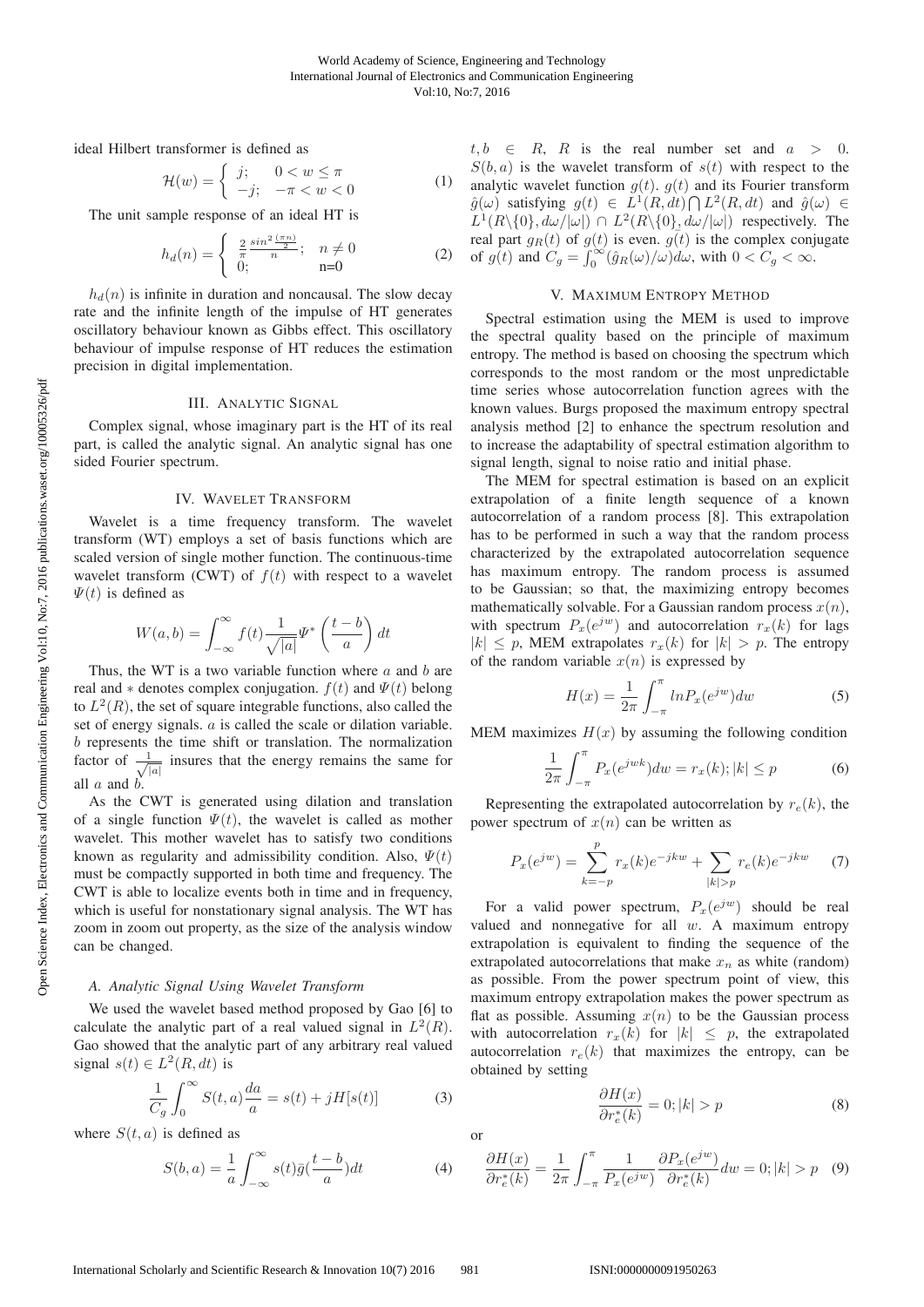where,

$$
\frac{\partial P_x(e^{jw})}{\partial r_e^*(k)} = e^{jkw} \tag{10}
$$

Substituting (10) in (9)

$$
\frac{1}{2\pi} \int_{-\pi}^{\pi} \frac{1}{P_x(e^{jw})} e^{jkw} dw = 0; |k| > p
$$
  
Defining,  $Q_x(\binom{jw}{k}) = \frac{1}{P_x(e^{jw})}$   

$$
\frac{1}{2\pi} \int_{-\pi}^{\pi} Q_x(\binom{jw}{k}) e^{jkw} dw = 0
$$

or,

$$
q_x(k) = 0; |k| > p
$$

which shows that the inverse Fourier transform of  $Q_x(i^w)$ , namely,  $q_x(k)$  is equal to zero for  $|k| > p$ . As the Fourier transform of  $q_x(k)$  is

$$
Q_x(e^{jw}) = \frac{1}{P_x(e^{jw})} = \sum_{-\infty}^{\infty} q_x(k)e^{-jkw}
$$
 (11)

From (7), the MEM estimate of the power spectrum  $P_x(e^{jw})$  for a Gaussian process is defined as

$$
\hat{P}_{MEM} = \frac{1}{\sum_{-p}^{p} q_x(k)e^{-jkw}} \tag{12}
$$

Noting that  $q_x(-k) = q_x^*(k)$ , and

$$
\sum_{k=-p}^{p} q_x(k)e^{-jkw} = \sum_{k=1}^{p} q_x^*(k)e^{+jkw} + q_0 + \sum_{k=1}^{p} q_x(k)e^{-jkw}
$$
\n(13)

$$
\hat{P}_{MEM} = \frac{b(0)b^*(0)}{[1 + \sum_{k=1}^p a_p(k)e^{-jkw}][1 + \sum_{k=1}^p a_p^*(k)e^{jkw}]}
$$
\n(14)

$$
\hat{P}_{MEM} = \frac{|b(0)|^2}{|1 + \sum_{k=1}^p a_p(k)e^{-jkw}|^2}
$$
(15)

## VI. MAXIMUM ENTROPY ESTIMATION USING ANALYTIC **SIGNAL**

We used Key's method of maximum entropy using analytic signal. Let

$$
X_t' = Asin(\omega_0 t + \phi) + W_t'
$$
 (16)

be the real discrete signal where  $W_t$  is white noise with zero mean and  $R_{W'}(k) = E(W_t' W_{t+k}') = \sigma_{W'}^2 \delta(k)$  then, the corresponding analytic signal is

$$
Z_t' = X_t' + j\hat{X}_t'
$$
 (17)

where

$$
Z_t' = -jA e^{j(w_0 t + \phi)} + W_t + j\hat{W}_t \tag{18}
$$

and  $\hat{X}'_t$  is the Hilbert transform of  $X'_t$ . The resultant downsampled signal is

$$
Z_t = Z_{2t}' = -jAe^{j(2\omega_0 t + \phi)} + W_{(t)}^c \tag{19}
$$

where  $E[W_t^c] = 0$  and  $R_{W_c}(k) = E[W_t^{c*} W_{t+k}^c]$ .

The maximum entropy power spectral estimator has been used to find the real and complex spectrum. They are

$$
P_r(w) = \frac{P_{pr}\Delta_0}{|1 + a_r^1 e^{-j\omega} + \dots + a_{p_r}^r e^{-j\omega p_r}|^2}
$$
(20)

$$
P_c(w) = \frac{P_{pc}\Delta_0}{|1 + a_c^1 e^{-j\omega} + \dots + a_{pc}^c e^{-j\omega p_c}|^2}
$$
(21)

where  $p_r$  and  $p_c$  are predictor order for the real and complex spectra respectively. The parameter sets  $\{a_1^r, ..., a_{pr}^r, P_{pr}\}$  and  ${a_1^c, ..., a_{pc}^c, P_{pc}}$  are determined from the Burg estimation method together with Levinson recursion [7]. Here  $p_c = \frac{1}{2}p_r$ .  $P_{pr}$  and  $P_{pc}$  are prediction error power for the real and complex spectra respectively.

# VII. SIMULATION RESULTS

A MATLAB based simulation is used on real and analytic signal by Hilbert transform method and wavelet transform method to compare the effect of initial phase on frequency estimation. Single real sinusoid in white Gaussian noise is used. The frequency of the sinusoid is 1 Hz, sampled 20 times/second or sampling time =  $\Delta_0$  = 0.05 second. 41 samples of real data has been used. The predictor order used is 9 and SNR=10 dB and phase of input sinusoid is varied. The peak of  $P_r(\omega)$  or  $P_c(\omega)$  gives estimated frequency.

Analytic signal is formed using Hilbert transform and wavelet transform method. The modified Morlet wavelet is defined as

$$
g_{\tau}(t) = e^{imt} e^{(-1/2)} [\sqrt{2}\sigma m/(2\pi\tau)t]^2
$$
  
=  $cos(mt)e^{-(1/2)[\sqrt{2}\sigma m/(2\pi\tau)t]^2}$  +  $jsin(mt)e^{-(1/2)[\sqrt{2}\sigma m/(2\pi\tau)t]^2}$  (22)

where m is the angular frequency,  $\tau$  is the number of cycles of carrier wave in an envelope.  $\sigma$  is a real number related to precision (when  $|g(t)| \leq e^{-\sigma^2}$ ,  $g(t)$  can be approximated as zero). Let  $C = \sqrt{2}\sigma m/2\pi\tau$ . For numerical computation  $m^2/(4C^2)$  is large enough so that the wavelet defined in (19) satisfies Theorem 2 in [6].

For wavelet method,  $\sigma = 5$ ,  $\tau = 4$ ,  $m = 28.28$ . Phase of the input sinusoid is varied. The dependence of frequency estimation on sinusoid phase for real signal, analytic signal by Hilbert transform and analytic signal by wavelet transform are shown in Fig. 1. Large variations are obtained, when real data are used and it is reduced when analytic signal by Hilbert transform is used. This variation is further reduced, when analytic signal by wavelet method is used. The maximum frequency deviation using real data is 11 percent, using analytic signal by Hilbert transform is 4.4 percent and using wavelet transform is 0.39 percent. For  $SNR = 5$  dB, the error obtained by using real data is 13.78 percent, 6.67 percent by Hilbert transform method and 0.39 percent by wavelet transform method.

#### VIII. CONCLUSION

The wavelet method gives the smallest dependence of frequency estimation on the phase of the sinusoid in white noise. This is due to time frequency localization property